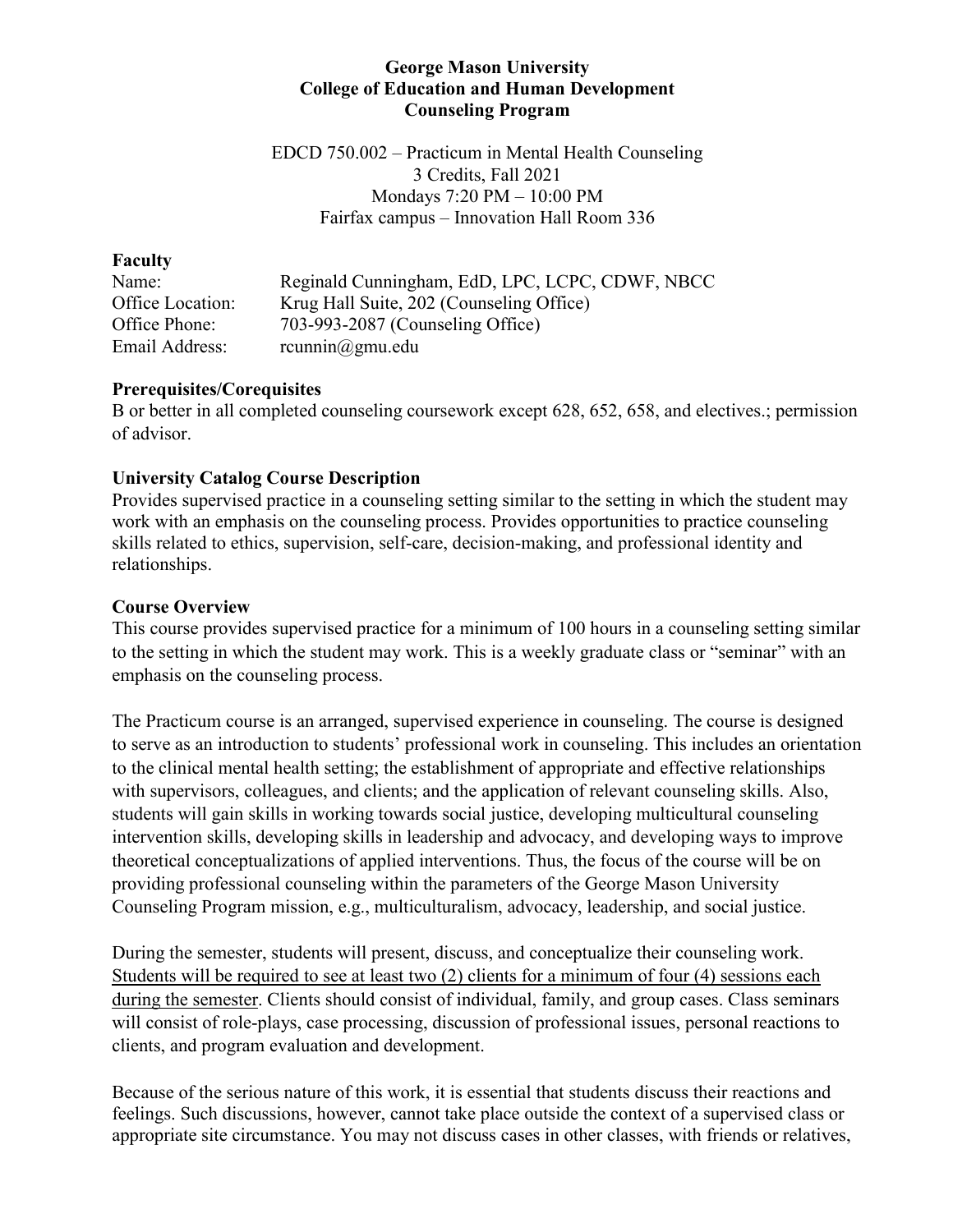or in social situations since it is essential to maintain confidentiality. Violations of this principle in any form will be treated as a serious ethical/legal infraction. It is also imperative that you discuss cases with your on-site supervisor. If you have questions or concerns that need immediate attention, please call or email the instructor.

## **Course Delivery Method**

This course will be delivered using a [lecture, lab, seminar, internship, and/or hybrid (2-75% online)] format.

## **Course Objectives**

This course is designed to enable students to do the following:

- 1. Practice counseling competencies developed throughout the graduate training program.
- 2. Become familiar with a community agency counseling setting, including organizational structure, protocols, relationships among staff and clients, and working conditions.
- 3. Begin forming professional identity and understanding of a counselor's role, including relationships with human service and integrated behavioral health care systems, as well as interagency and interorganizational collaboration and consultation (CACREP 2.F.1.b)
- 4. Understand the nature of the changing role of the counselor that includes advocacy, leadership, multiculturalism, and social justice.
- 5. Practice utilizing counseling strategies that are effective for individuals, groups, and families from diverse backgrounds.
- 6. Understand the impact of heritage, attitudes, beliefs, understandings, and acculturative experiences on an individual's views of others (CACREP 2.F.2.d.)
- 7. Understand multicultural and pluralistic characteristics within and among diverse groups nationally and internationally (CACREP 2.F.2.a.)
- 8. Internalize high standards of professional ethics of professional counseling organizations and credentialing bodies, and apply ethical decision-making and legal considerations in professional counseling (CACREP 2.F.1.i)
- 9. Gain self-awareness regarding how counselor characteristics and behaviors influence the counseling process (CACREP 2.F.5.f.)
- 10. Develop and refine a personal model of counseling (CACREP 2.F.5.n.)
- 11. Develop personal and professional self-care strategies (CACREP 2.F.1.l)
- 12. Understand the role of supervision and engage in supervised practice (CACREP 2.F.1.m)
- 13. Apply legal and ethical considerations specific to clinical mental health counseling (CACREP 5.C.2.l)

## **Professional Standards**

*Council for Accreditation of Counseling and Related Education Programs (CACREP) 2016*

| <b>CACREP</b> Standard                                                                                                                                                                                                       | <b>Course Objective Coverage</b>                                                                                                            | <b>Course Activities</b>                                                                                                                                                                                                         |
|------------------------------------------------------------------------------------------------------------------------------------------------------------------------------------------------------------------------------|---------------------------------------------------------------------------------------------------------------------------------------------|----------------------------------------------------------------------------------------------------------------------------------------------------------------------------------------------------------------------------------|
| the multiple professional<br>roles and functions of<br>counselors across specialty<br>areas, and their relationships<br>with human service and<br>integrated behavioral health<br>care systems, including<br>interagency and | This Standard is part of<br>Course Objective #3, which is<br>addressed in Classes 1 and 2<br>on "Practicum and Internship"<br>expectations" | Assigned readings that discuss this<br>Standard include: Chapter 2 of<br>Cavanaugh & Levitov (2002)<br>Additionally, this Standard is measured<br>as part of the Final Site Supervisor<br>Evaluation, which assesses KPI A.1.a.2 |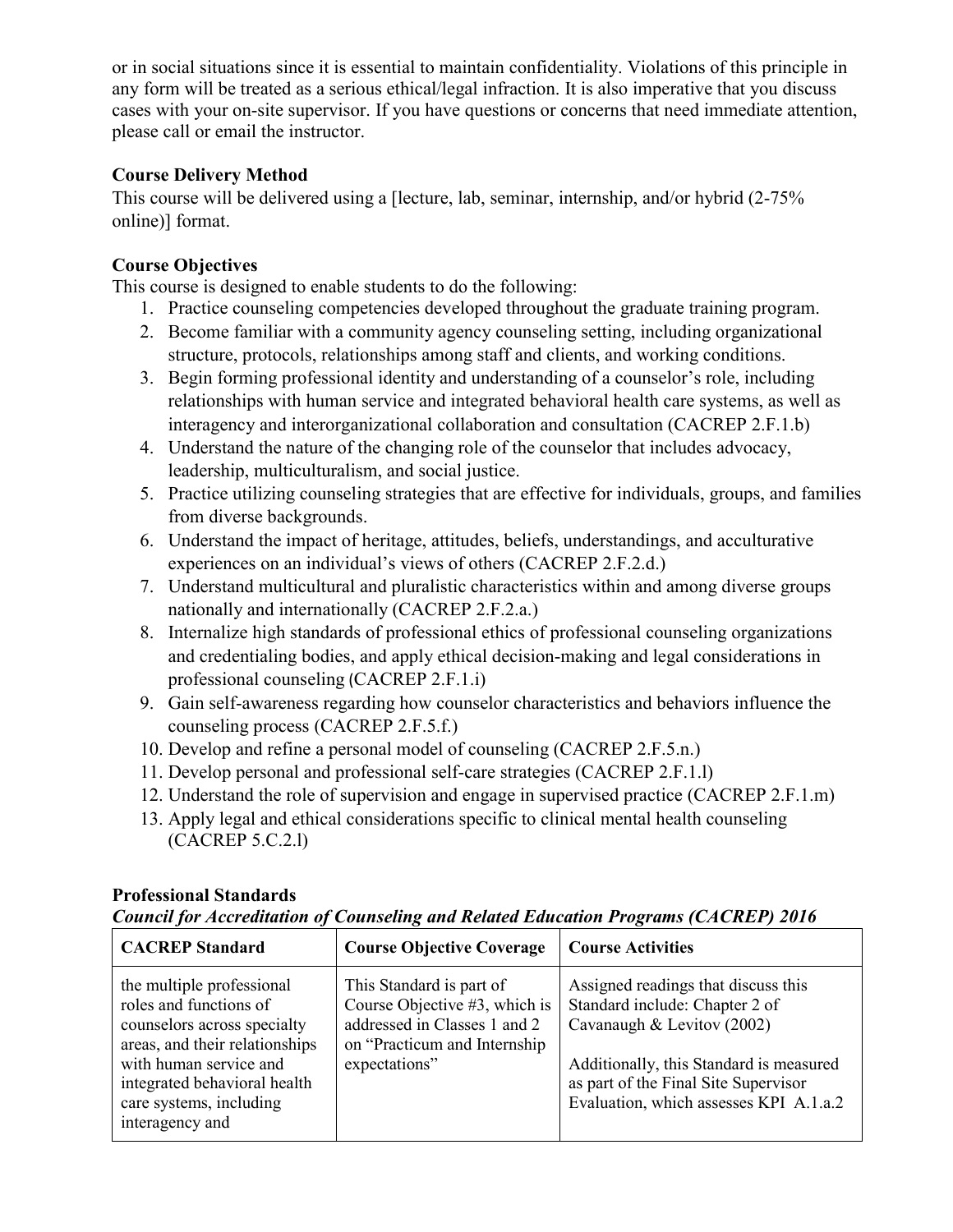| interorganizational<br>collaboration and<br>consultation (CACREP<br>2.F.1.b)                                                                                                           |                                                                                                                                                    |                                                                                                                                                                                                                                                 |  |  |  |
|----------------------------------------------------------------------------------------------------------------------------------------------------------------------------------------|----------------------------------------------------------------------------------------------------------------------------------------------------|-------------------------------------------------------------------------------------------------------------------------------------------------------------------------------------------------------------------------------------------------|--|--|--|
| ethical standards of<br>professional counseling<br>organizations and<br>credentialing bodies, and<br>applications of ethical and<br>legal considerations in<br>professional counseling | This Standard is part of<br>Course Objective #8, which is<br>addressed in Class 4 on<br>"Ethical Concerns"                                         | Assigned readings that discuss this<br>Standard include: ACA Code of Ethics<br>(2014), and Chapter 8 in Practicum and<br>internship: Textbook and resource guide<br>for counseling and psychotherapy<br>Additionally, this Standard is measured |  |  |  |
| (CACREP 2.F.1.i)                                                                                                                                                                       |                                                                                                                                                    | as part of the Final Site Supervisor<br>Evaluation, which assesses KPI A.1.a.2                                                                                                                                                                  |  |  |  |
| self-care strategies<br>appropriate to the counselor<br>role (CACREP 2.F.1.1)                                                                                                          | This Standard is part of<br>Course Objective #11, which<br>is addressed in Classes 3 and<br>11, on "Self-care and<br>counselor burnout" and "Self- | Course activities that discuss this<br>Standard include: lecture and class<br>discussion on self-care and counselor<br>burnout, developing a self-care plan, and<br>self-care assessment.                                                       |  |  |  |
|                                                                                                                                                                                        | care, wellness, and<br>boundaries"                                                                                                                 | Assigned readings that discuss this<br>Standard include Nelson et al. (2017),<br>Lee et al. (2018)                                                                                                                                              |  |  |  |
| the role of counseling<br>supervision in the profession<br>(CACREP 2.F.1.m)                                                                                                            | This Standard is part of<br>Course Objective #12, which<br>is addressed in Class 5 on<br>"Utilizing supervision"                                   | Assigned readings that discuss this<br>Standard include: Chapter 7 in Practicum<br>and internship: Textbook and resource<br>guide for counseling and psychotherapy,<br>Akkurt et al. (2018)                                                     |  |  |  |
| multicultural and pluralistic<br>characteristics within and<br>among diverse groups<br>nationally and internationally<br>(CACREP 2.F.2.a)                                              | This Standard is part of<br>Course Objective #7, which is<br>addressed in Class 10 on<br>"Diversity"                                               | Course activities that discuss this<br>Standard include: lecture and class<br>discussion on diversity and assessing<br>students' experiences with diversity in<br>practicum                                                                     |  |  |  |
|                                                                                                                                                                                        |                                                                                                                                                    | Additionally, this Standard is measured<br>as part of the Final Site Supervisor<br>Evaluation, which assesses KPI A.2.a.2                                                                                                                       |  |  |  |
| the impact of heritage,<br>attitudes, beliefs,<br>understandings, and<br>acculturative experiences on<br>an individual's views of<br>others (CACREP 2.F.2.d)                           | This Standard is part of<br>Course Objective #6, which is<br>addressed in Class 10 on<br>"Diversity"                                               | Course activities that discuss this<br>Standard include: lecture and class<br>discussion on diversity and assessing<br>students' experiences with differing<br>worldviews in practicum                                                          |  |  |  |
|                                                                                                                                                                                        |                                                                                                                                                    | Assigned readings that discuss this<br>Standard include: Day-Vines et.al (2007)                                                                                                                                                                 |  |  |  |
|                                                                                                                                                                                        |                                                                                                                                                    | Additionally, this Standard is measured<br>as part of the Final Site Supervisor<br>Evaluation, which assesses KPI A.2.a.2                                                                                                                       |  |  |  |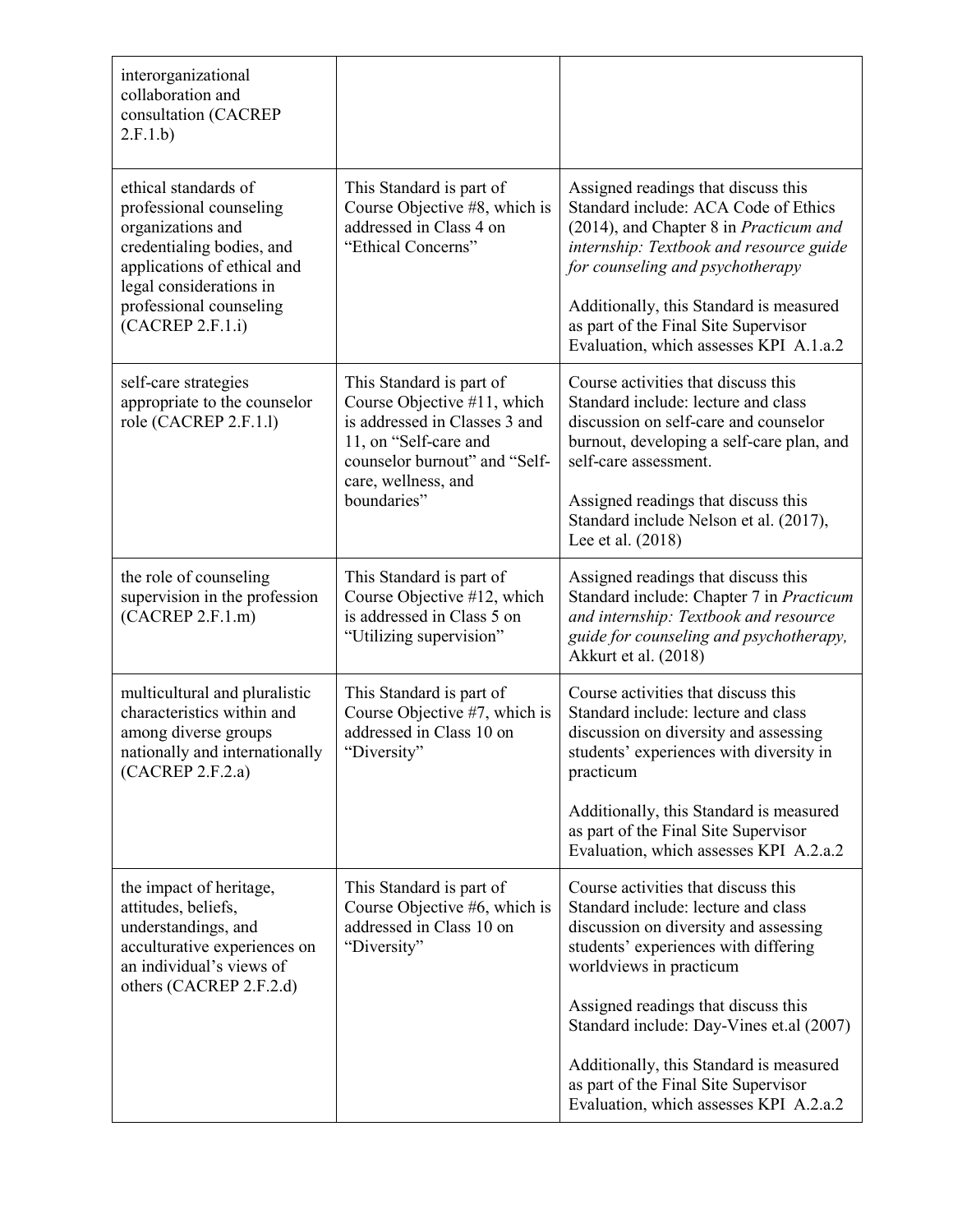| processes for aiding students<br>in developing a personal<br>model of counseling<br>(CACREP 2.F.5.n)     | This Standard is part of<br>Course Objective #10, which<br>is addressed in Classes 6, 7,<br>8, and 9 on "Developing style<br>and integrating theory"                                                                  | Assigned readings that discuss this<br>Standard include: Chapter 5 in Practicum<br>and internship: Textbook and resource<br>guide for counseling and psychotherapy<br>Additionally, this Standard is measured<br>as part of the Transcripts Key<br>Assignment, which assesses KPI A.5.a.2 |
|----------------------------------------------------------------------------------------------------------|-----------------------------------------------------------------------------------------------------------------------------------------------------------------------------------------------------------------------|-------------------------------------------------------------------------------------------------------------------------------------------------------------------------------------------------------------------------------------------------------------------------------------------|
| counselor characteristics and<br>behaviors that influence the<br>counseling process (CACREP<br>2.F.5.f   | This Standard is part of<br>Course Objective #9, which is<br>addressed in Classes 3, 9, and<br>10 on "Self-care and<br>counselor burnout" and<br>"Diversity"                                                          | Course activities that discuss this<br>Standard include: lecture and class<br>discussion on diversity and on self-care<br>Additionally, this Standard is measured<br>as part of the Transcripts Key<br>Assignment, which assesses KPI A.5.a.2                                             |
| legal and ethical<br>considerations specific to<br>clinical mental health<br>counseling (CACREP 5.C.2.1) | This Standard is part of<br>Course Objective #13, which<br>is addressed in Classes 3, 4,<br>and 13 on "Self-care and<br>counselor burnout", "Ethical<br>concerns" and "Preparing for<br>a termination/taking a break" | Assigned readings that discuss this<br>Standard include: Skovholt (2005) and<br>Chapter 8 in Practicum and internship:<br>Textbook and resource guide for<br>counseling and psychotherapy                                                                                                 |

This course fulfills the CACREP requirement for a 100-hour practicum over at least 10 weeks, including at least 40 direct client hours (CACREP 3.F, 3.G). During this course, students are provided with individual supervision by the site supervisor averaging one hour per week, as well as group supervision provided by the university supervisor, averaging at least 1.5 hours per week (CACREP 3.H, 3.I).

#### **Required Texts**

Jungers, C. M. & Scott, J. (2019). *Practicum and internship: Textbook and resource guide for counseling and psychotherapy* (6<sup>th</sup> ed.). New York, NY: Routledge.

## **Additional Readings**

- Akkurt, M. N., Ng, K.-M., & Kolbert, J. (2018). Multicultural discussion as a moderator of counseling supervision-related constructs. *International Journal for the Advancement of Counselling, 40*(4), 455–468.<https://doi-org.mutex.gmu.edu/10.1007/s10447-018-9337-z>
- Skoyholt, T. M., & Ronnestad, M. H. (2003). Struggles of the novice counselor and therapist. *Journal of Career Development, 30*(1), 45-58.<https://doi.org/10.1023/A:1025125624919>
- Day-Vines, N., Wood, S., Grothaus, T., Craigen, L., Holman, A., Dotson-Blake, K., & Douglass, M. (2007). Broaching the subjects of race, ethnicity, and culture during the counseling process. *Journal of Counseling and Development*, *85*(4), 401–409. <https://doi.org/10.1002/j.1556-6678.2007.tb00608.x>
- Lee, I., Bardhoshi, G., Yoon, E., Sandersfeld, T., Rush, R. D., & Priest, J. B. (2018). Attributional style and burnout of counselors‐in‐training. *Counselor Education and Supervision, 57*(4), 285–300.<https://doi-org.mutex.gmu.edu/10.1002/ceas.12117>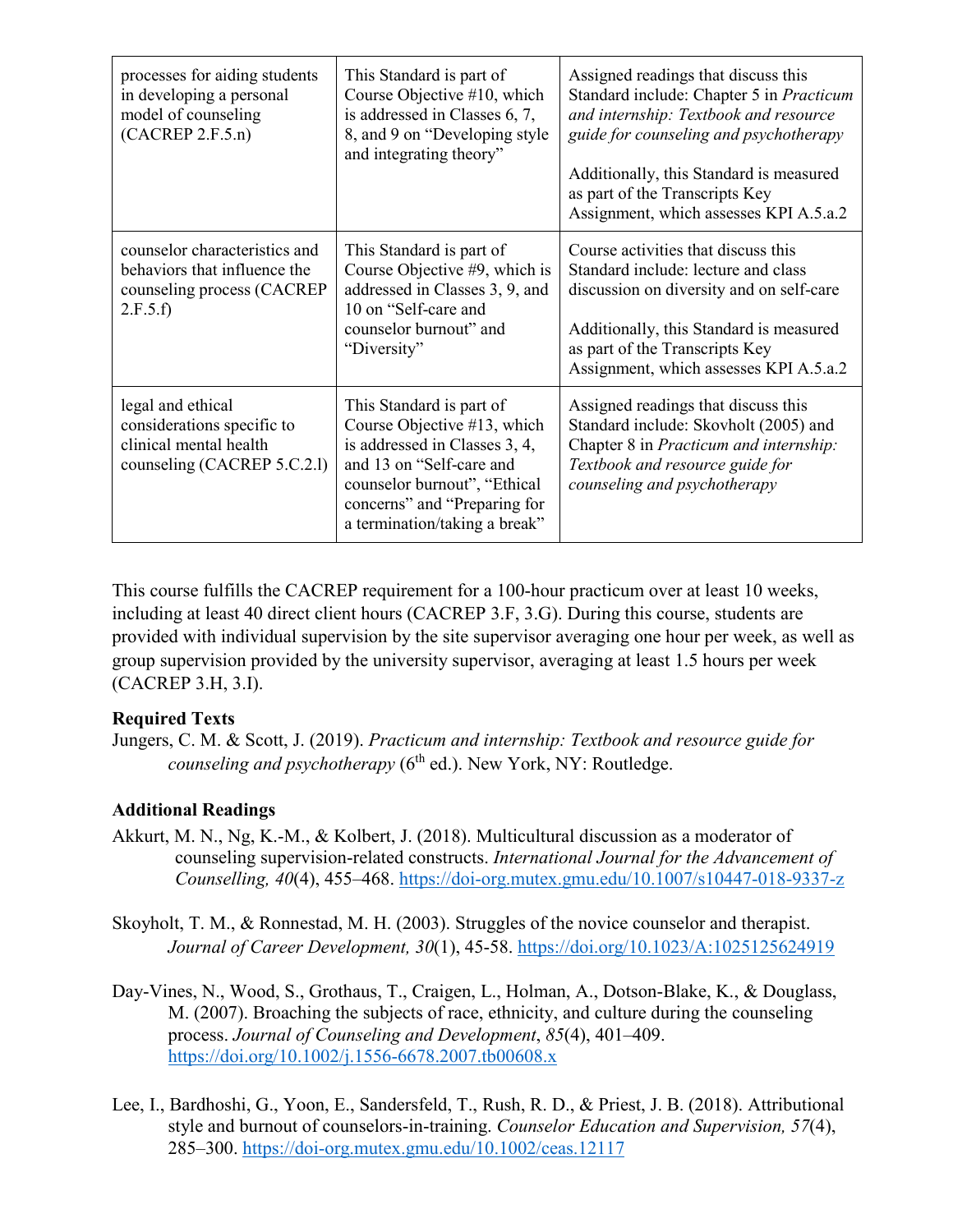Nelson, J., Hall, B., Anderson, J., Birtles, C., & Hemming, L. (2017). Self–compassion as selfcare: A simple and effective tool for counselor educators and counseling students. *Journal of Creativity in Mental Health, 13*(1), 121–133. <https://doi.org/10.1080/15401383.2017.1328292>

#### **Course Materials**

All Practicum materials are located on Blackboard under the Counseling Program Organization page. Click the Practicum and Internship link located on the left-hand side. You should print out copies of the Information for CMHC On-Site Supervisor, Supervision Agreement, Monthly Log of Hours, Summary Log of Hours, Mid-Term Evaluation and Final Evaluation forms for your site supervisor, and any other relevant materials.

#### **Course Performance Evaluation**

Students are expected to submit all assignments on time in the manner outlined by the instructor (e.g., VIA).

• **Assignments and/or Examinations**

**A minimum of 100 (agency) hours in the field placement.** At least forty (40) of these hours must be direct, face-to-face contact with clients. Hours spent in class may be counted toward the hour requirement, it should be recorded as group supervision. *Achieving the hours required to pass this class is the sole responsibility of the student.*

**The Supervision Agreement**: signed by you and your on-site supervisor is due by **February 4, 2021**. On-site Supervisors will then be contacted directly by the University Supervisor to initiate the collaborative supervisory relationship and answer any questions about the Supervision Agreement. A site-visit with the On-site Supervisor, University Supervisor, and student will be scheduled around the time of the mid-term evaluation.

#### **Two tapes: transcripts, written narrative, and skills**

**Part A. Transcripts and Tapes:** Students will hand in two video or audio tapes and accompanying transcripts. Note, you must include a signed "permission to tape" form [See CMHC Required Forms in the Practicum and Internship tab on Bb]. It is important to make sure your video or audiotape quality is of good enough quality for review. As with the case presentations, videotape is strongly encouraged. I strongly recommend that you begin taping from Week 1 so that taping is an integral part of your therapy process. By taping regularly, you will have plenty of tapes to choose from for this assignment. Choose a 15-20-minute segment of your tape to transcribe and identify the counseling skills and intent you are utilizing for each of your responses. **(Key Assignment: KPI A.5.a.2; CACREP 2.F.5.f, 2.F.5.n)**

**\****The instructor may request additional counseling tapes from students based on overall assessments by the instructor and the Site Supervisor.\**

**Part B. Written Narrative of Session and Skills:** Student will submit an analysis of their counseling skills with their tapings. Please provide a brief description of your client and his or her presenting issue. In addition, state the primary focus that you are working on with your client in the segment and the theoretical orientation from which you are working. Note case-relevant ethical and diversity considerations. Lastly, include an evaluation of your counseling skills (e.g., summarization, reflection, confrontation,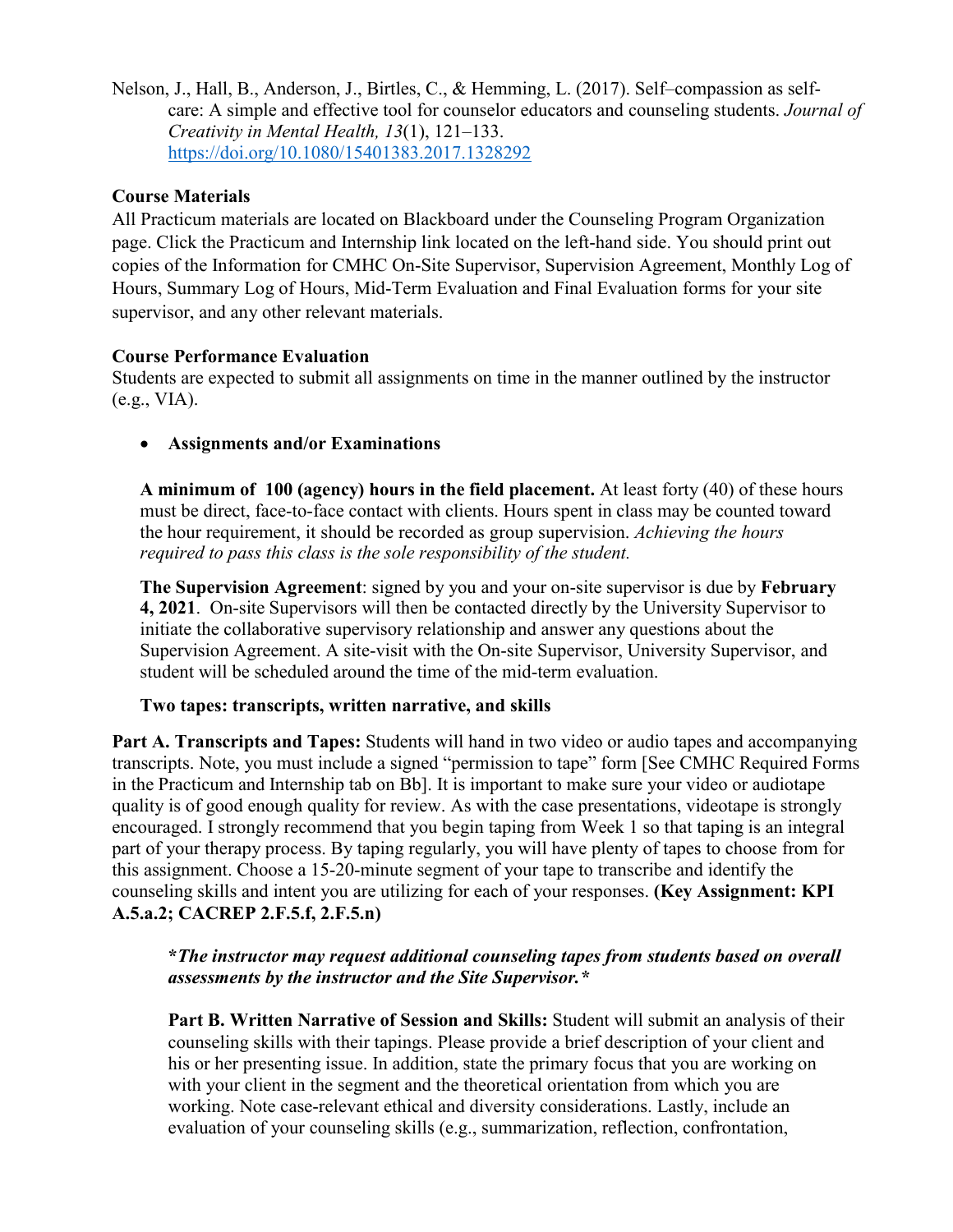encouragers, etc.). What skills did you use effectively? Which skills did you neglect? What would you do differently next time? More information will be provided in class.

**Professional Wellness Project:** You will be required to interview your site supervisor and one other senior clinician in your practicum site regarding their experiences as new professionals. What was their first job in the counseling field? How did they adjust to becoming new professionals? What were their challenges, and successes? What do they wish they had known as students and new professionals? What advice do they have for you in terms of self-care, to enhance learning and thriving in the counseling profession? You will provide a summary and synthesis of your interviews in a 4-5-page paper. Include a self-care plan of your own for practicum and internship, taking into account what you have learned from these interviews and include personal ways/methods you utilize (or plan to utilize) to stay well, balanced, and strengthened.

**Class Participation.** Students in Counseling courses are expected to demonstrate a high level of participation consistent with graduate-level education. Students are expected to: be on time and present for the duration of the class; demonstrate engagement (ask questions, share thoughts); be respectful and attentive; and demonstrate preparedness for each class meeting. You will be asked to give feedback and discuss each other's case presentations, discuss the course reading(s), and be active in other class discussion.

**Case Presentation.** Students will present one client during group supervision to receive feedback and consultation from the group. An outline to follow for the presentation will be provided in class. For the presentation, you are required to play a brief video or audio recording (approximately 5 minutes) of your counseling session. Videotape is strongly recommended due to the importance of learning to observe nonverbal responses of patients to therapeutic interventions. If you choose to use audiotaping, *the recording must be audible and clear*. You will bring in this recording from a session with your client. You are permitted to present the client from your first taping/transcription, if desired. The presentation and discussion will provide you the opportunity to discuss your client's concerns, personal reactions to your client, difficulties with your client, etc. You will have the opportunity to receive feedback and assistance from your peers and instructor for both personal and professional growth. *Presentation dates will be assigned during the first night of class.*

**Final Site Supervisor Evaluation.** Students are required to upload their final supervisor practicum evaluation to VIA found under the "assessment" link in Blackboard.

#### • **Other Requirements**

#### **Course Expectations**

APA Format: Students in Counseling courses are expected to use APA style  $(7<sup>th</sup>$  ed.) for written papers.

#### Electronic Devices

**Turn off and put away all electronic communication devices during class.** Cell phones, pagers, and other communicative devices are not allowed in this class. Please keep them stowed away and out of sight. Laptops or tablets (e.g. iPads) may be permitted for the purpose of taking notes only. Engaging in activities not related to the course (e.g. gaming, email, chat, text, etc.)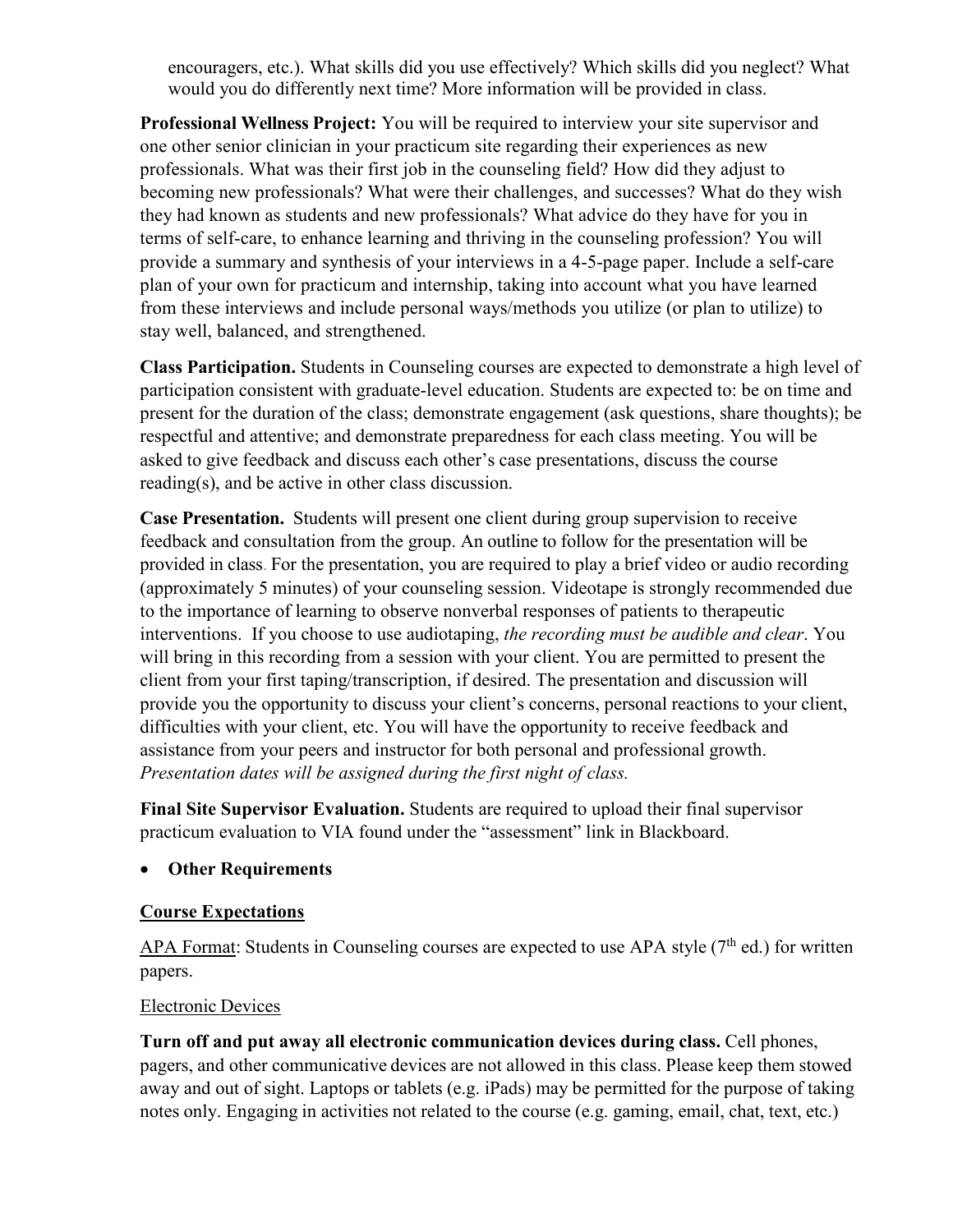## will result in a significant deduction in your participation grade. **Notify the instructor prior to class if you have an emergency situation that requires accommodation.**

#### Attendance

In accordance with the policies of the Counseling Program, on-time attendance at every class meeting is expected. Late arrival to class will impact class participation grade. **Two or more unexcused absences will result in loss of course credit.** Attendance on the first day of class is required. Excused absences are permitted for illness, religious holidays, or emergency situations only; documentation is required for the absence to be considered excused.

Work-related absences are not considered excused.

#### Course Requirements

Each student is expected to do the following: (1) attend each class, (2) complete all reading assignments before class, (3) arrive on time and stay for the entire class period, (4) participate in discussions and in-class work groups, (5) regularly check GMU email, and (6) submit or access documents via Blackboard as assigned.

#### Plagiarism

Plagiarism is a violation of both the George Mason University code of honor and the expected professional dispositions of the Counseling Program. The GMU English Department has developed the following statement regarding plagiarism: "Plagiarism means using the exact words, opinion, or factual information from another person without giving that person credit. Writers give credit through the use of accepted documentation styles, such as parenthetical citation, footnotes, or end notes; a simple listing of books and articles is not sufficient. Plagiarism is the equivalent of intellectual robbery and cannot be tolerated in an academic setting. Student writers are often confused as to what should be cited. Some think that only direct quotations need to be credited. While direct quotations do need citations, so do paraphrases and summaries of opinions or factual information formerly unknown to the writers or which the writers did not discover themselves. Exceptions to this include factual information which can be obtained from a variety of sources, the writer's own insights or findings from their own field research, and what has been termed common knowledge. What constitutes common knowledge can sometimes be precarious, and what is common knowledge for one audience may be so for another. In such situations, it is helpful to keep the reader in mind and to think of citations as being reader friendly. In other words, writers provide a citation for any piece of information that they think their readers might want to investigate further. Not only is this attitude considerate of readers and establishes credibility, it will almost certainly ensure that writers will never be guilty of plagiarism."

#### • **Grading**

#### **Course Performance Evaluation Weighting**

Students must achieve a "B" or higher in order to move on to Internship I and then Internship II. Included in the assignments is the requirement that the following must also be met to receive an adequate grade:

- Completion of all assignments of acceptable quality, turned in by date due.
- Attendance at all classes and at practicum site. Absences must be pre-arranged, unless due to an emergency. Please notify instructor and on-site supervisor, as appropriate. Two or more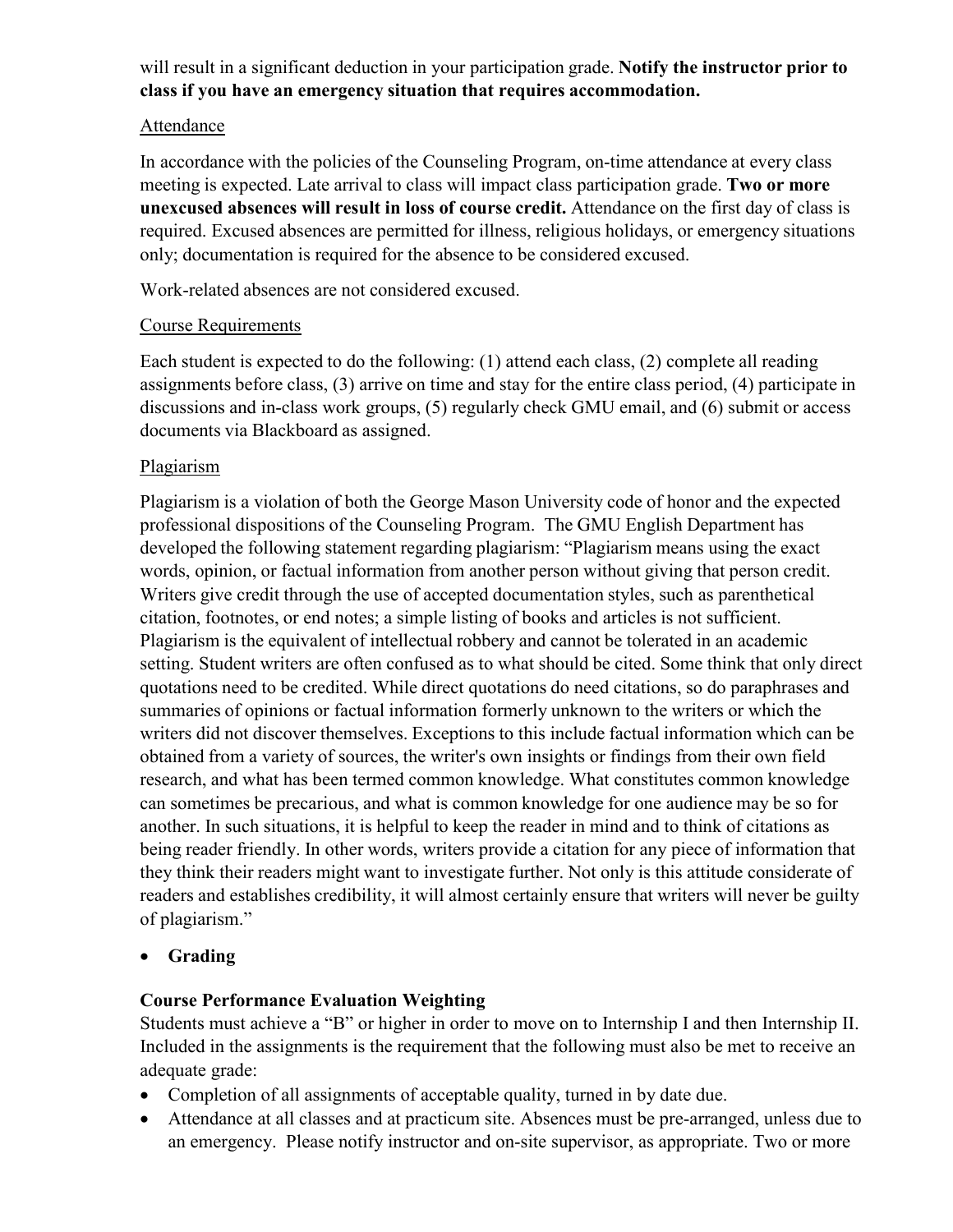unexcused absences will result in course failure. Late arrival will impact class participation grade.

- Active classroom participation, including providing constructive feedback and suggestions for classmates.
- Completion of required site hours, recorded and signed on log of hours (no less than 40 direct service hours).
- Satisfactory mid-term and final evaluation from on-site supervisor.

### **Summary of Grading System and Course Requirements**

| Two tapes: transcripts, written narrative, and skills | $20$ points $(10$ each) |
|-------------------------------------------------------|-------------------------|
| Professional Wellness Project                         | 20 points               |
| <b>Class Participation</b>                            | 20 points               |
| Case Presentation                                     | 20 points               |
| Final Practicum Site Supervisor Evaluation            | 20 points               |

## **In accordance with the George Mason University Grading Policy, the following grades may be achieved:**

A [100-94]; A- [93-90]; B+ [89-87]; B [86-84]; B- [83-80]; C [79 - 70]; F [69 and below]

## **Professional Dispositions**

See<https://cehd.gmu.edu/students/polices-procedures/>

Students must adhere to program professional dispositions: <https://cehd.gmu.edu/assets/docs/forms/Professional%20Dispositions.pdf>

#### **Professional Dispositions Assessment**

Professional Dispositions are assessed in all required courses. The minimum score (benchmark) is based on the level of the course, as described below.

| <b>Level of Assessment</b> | <b>CMHC</b>                                                | <b>SC</b>                                                  | <b>Minimum</b><br><b>Score</b> |
|----------------------------|------------------------------------------------------------|------------------------------------------------------------|--------------------------------|
| <b>Basic</b>               | 602, 609, 606, 601, 525,<br>603, 604, 656<br>654, 652, 658 | 602, 606, 609, 601, 525, 603,<br>604, 656<br>613, 611, 626 |                                |
| Intermediate               | 608, 750, 660, 628, 619,<br>610, 797                       | 608, 751, 660, 628, 619, 610,<br>797                       |                                |
| <b>Advanced</b>            | 792, 793                                                   | 794, 795                                                   |                                |

Professional Dispositions assessments are scored as follows:

- **4: Consistently Evident** The student demonstrates the disposition all or almost all of the time. This rank is considered exceptional, particularly for students who are at the beginning of their program. Students who are advanced in the program (i.e., in their last year of the program and enrolled in Internship I or II) should except to achieve this rank.
- **3: Frequently Evident** The student demonstrates the disposition often or most of the time. It is expected that students in the middle of the program (i.e., usually the second year for full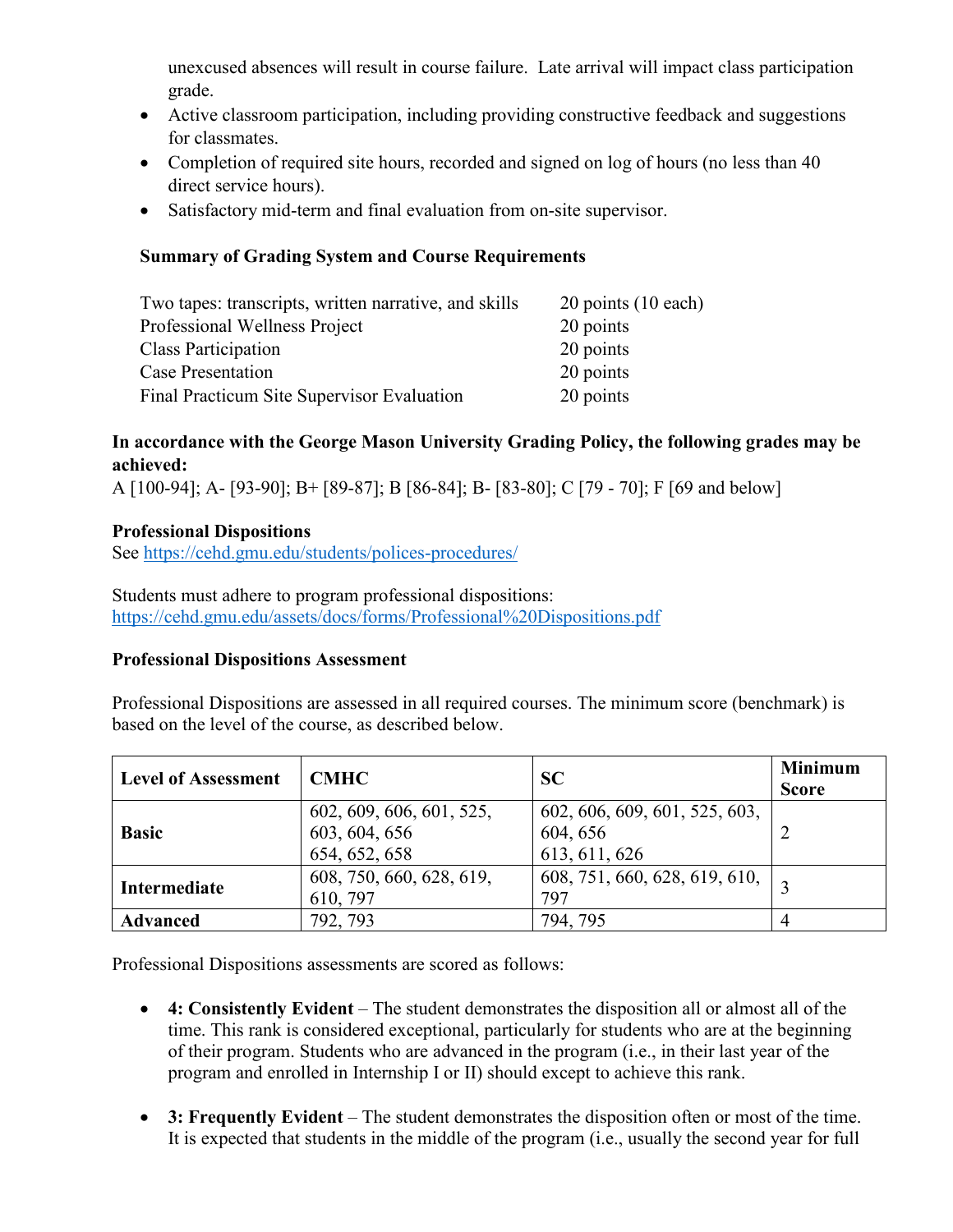time or third year for part time students) will achieve this rank. This reflects that they have moved beyond the initial phase of counselor training and are developing well towards being a professional counselor.

- **2: Sometimes Evident** The student demonstrates the disposition sometimes or inconsistently. It is expected that students at the beginning of the program (i.e., first year for most students) will achieve this rank. Students at the beginning of the program are expected to be developing towards these professional dispositions as a part of their counselor training and preparation for their future as a professional counselor.
- **1: Seldom Evident** The student demonstrates the disposition rarely or not at all. In some instances, this may also indicate a harmful demonstration of professional disposition(s). Students at the beginning of their program may achieve this rank, which can be developmentally appropriate as they learn the expectations for students and future professional counselors. Should this occur, students should expect to meet with their advisor, who will assist them in addressing the area of concern.
- **N/A: Not Applicable** An instructor or supervisor may use this to note that they did not have the opportunity to observe the disposition or that it was not relevant in the given context. This is most likely to occur at the beginning of the program when some dispositions may not be germane to the particular class.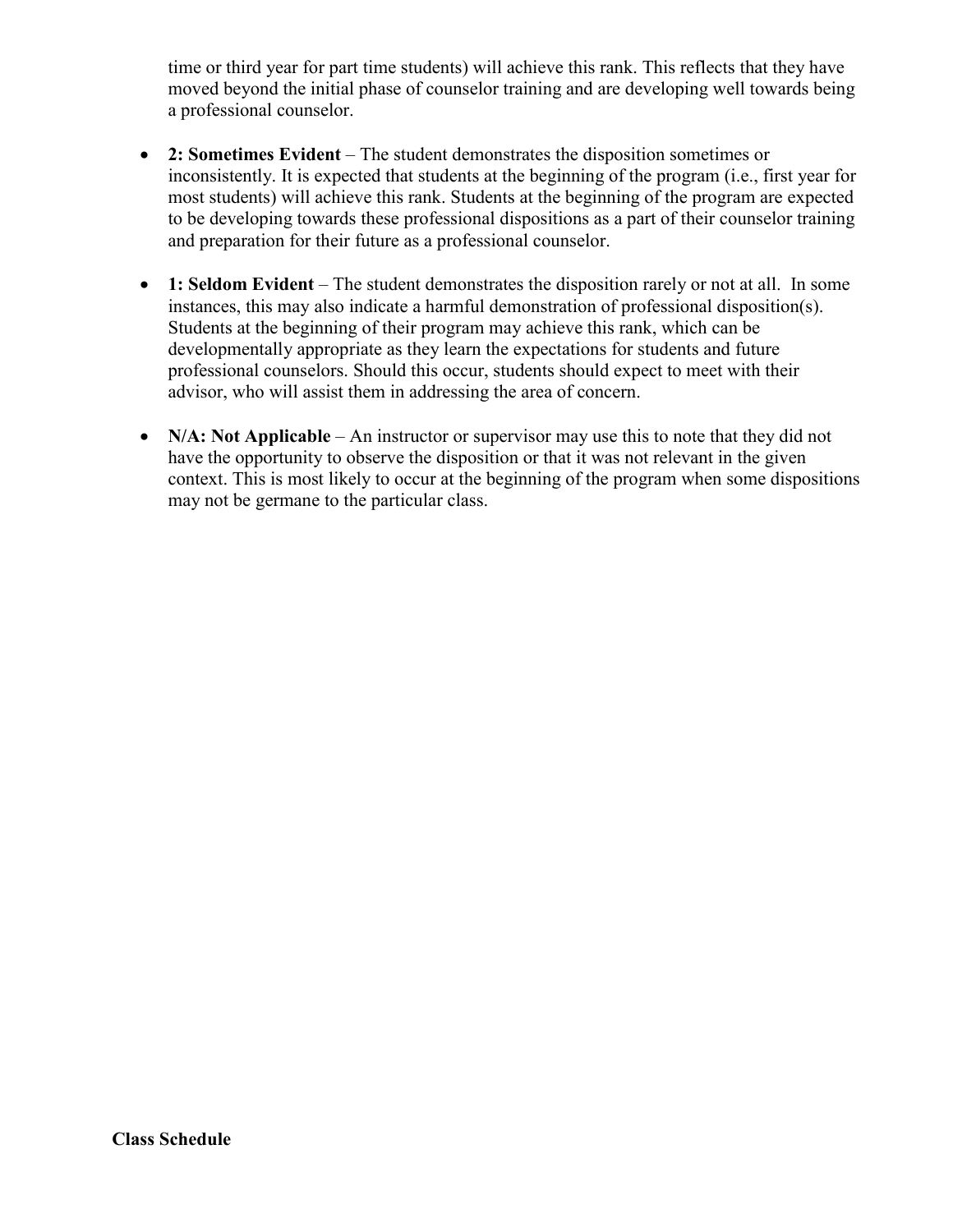| Class Date              |         | Topic                                                                                                                                                                                    | <b>DUE</b>                                                                                                   | Course<br>Obj. $#$ |
|-------------------------|---------|------------------------------------------------------------------------------------------------------------------------------------------------------------------------------------------|--------------------------------------------------------------------------------------------------------------|--------------------|
|                         | 8/23/21 | • Introductions<br>• Introduction to Course and Syllabus<br>• Practicum/Internship Expectations<br>• Beginning the practicum<br>• Case Presentation dates                                | Review Syllabus and Seminar<br>Guidelines<br>Skovholt & Ronnestad (2003)<br>TXT Chapter 6                    | 2, 3, 4            |
| $\overline{c}$          |         | $8/30/21$ • Initial client meetings<br>• Stages of counseling<br>• Tapings<br>• Discussion of Wellness Project                                                                           | Cavanaugh & Levitov (2002) Chapter 2<br>TXT chapter 3<br><b>Supervision Agreement DUE</b>                    | 1, 2, 3, 4,        |
| $\mathbf{\overline{3}}$ | 9/6/21  | • Self-care and counselor burnout<br>• Developing a self-care plan                                                                                                                       | Self-Care Assessment<br>Nelson, et. al (2017)<br>Lee, et. al (2018)<br>Self-care plan DUE                    | 9, 11, 13          |
| 4                       | 9/13/21 | • Ethical concerns<br>• What are ethical concerns at your site, and how are they<br>handled?                                                                                             | ACA Code of Ethics (2014)<br>TXT Chapter 8<br><b>Wellness Project DUE</b>                                    | 8,13               |
| 5                       |         | $9/20/21$ • Utilizing supervision<br>• What is your relationship like with your supervisor?<br>• What are strengths, areas for improvement, and<br>responsibilities of the relationship? | TXT Chapter 7<br>Akkurt, et. al (2018)                                                                       | 2, 3, 12           |
| 6                       |         | $9/27/21$ • Developing style and integrating theory<br>• What theory do you primarily use? How is it evident in<br>your work with clients?                                               | TXT Chapter 5<br><b>Consent for taping DUE</b><br><b>Transcript/Tape #1 DUE</b><br><b>Monthly Log #1 DUE</b> | 10                 |
| 7                       |         | $10/4/21$ • Case presentations                                                                                                                                                           | <b>Midterm evaluation DUE</b>                                                                                | 1, 5, 10           |
| 8                       |         | $10/12/2$ • Case presentations                                                                                                                                                           |                                                                                                              | 1, 5, 10           |
| 9                       |         | 10/18/2 • NO CLASS MEETING<br>• Meet for individual supervision with Dr. Cunningham.                                                                                                     |                                                                                                              | 9, 10, 11,<br>12   |
| 10                      |         | $10/25/2$ • Diversity<br>• What is your experience with diversity and differing<br>worldviews so far in your practicum?                                                                  | <b>Monthly Log #2 DUE</b><br>Day-Vines, et. al (2007)                                                        | 5, 6, 7, 9         |
| 11                      |         | $11/1/21$ • Self-care, wellness, and boundaries<br>How well have you adhered to your self-care plan? How<br>can it be updated/improved?                                                  | Transcript/Tape #2/Consent DUE                                                                               | 11                 |
| 12                      | 11/8/21 | • NO CLASS MEETING<br>• Meet for individual supervision with Dr. Cunningham                                                                                                              |                                                                                                              |                    |
| 13                      |         | $11/15/2$ • Preparing for termination/taking a break<br>How are you preparing yourself and your clients for<br>holidays/time away from practicum?                                        | Skovholt (2005)                                                                                              | 1, 13              |
| 14                      |         | $11/22/2$ • Wrapping up and transitioning<br>• Reflecting on the practicum experience                                                                                                    |                                                                                                              |                    |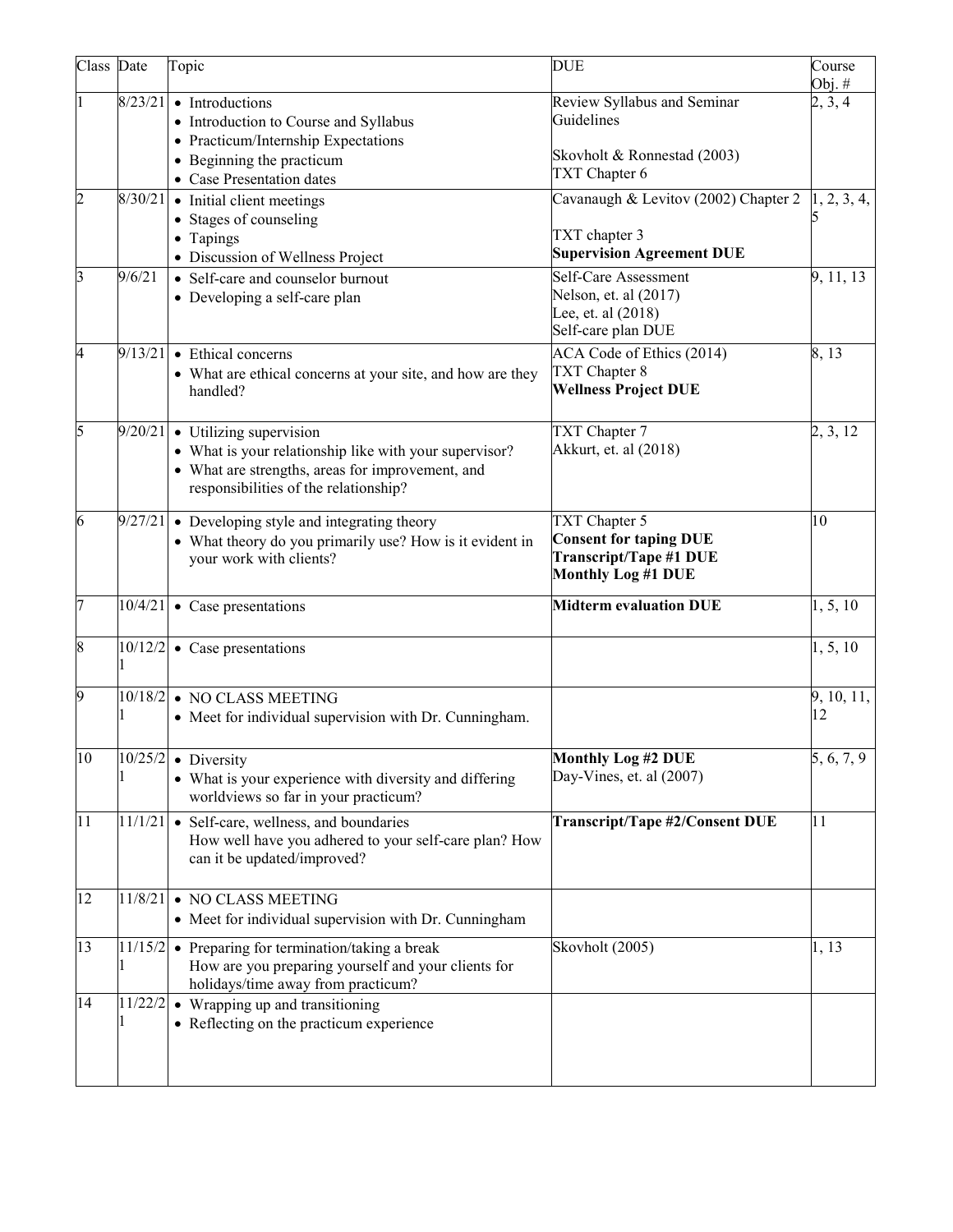| $11/29/2$ No Class | All paperwork DUE:              |
|--------------------|---------------------------------|
|                    | <b>Final Summary Log,</b>       |
|                    | <b>Final Supervisor Eval,</b>   |
|                    | Monthly Log #3, Break Agreement |
|                    |                                 |

Note: Faculty reserves the right to alter the schedule as necessary, with notification to students.

## **Counseling Program Mission Statement**

The Counseling Program is committed to preparing counselors who promote the social, psychological, physical, and spiritual health of individuals, families, communities, and organizations in order to contribute to the advancement of global well-being. The program strives for national and international excellence in implementing a counseling perspective which provides a foundation in basic counseling skills and focuses on social justice, multiculturalism, international, advocacy and leadership. It is our belief that a global perspective on development across the life span, and an understanding and appreciation of multiculturalism, diversity, and social justice are integral to the preparation of professional counselors, requiring that professional counselors are prepared to assume leadership roles, be proactive change agents and become advocates for social, economic and political justice. The program is committed to accomplish this mission by working through interdisciplinary teams as well as promote the interconnectedness of teaching, research, service and professional practice. Through this mission faculty will facilitate a continued tradition of international, national and regional leadership through the development of collaborative partnerships and projects, research, publications, presentations, consultation, and training.

## **Core Values Commitment**

The College of Education and Human Development is committed to collaboration, ethical leadership, innovation, research-based practice, and social justice. Students are expected to adhere to these principles: [http://cehd.gmu.edu/values/.](http://cehd.gmu.edu/values/)

# **GMU Policies and Resources for Students**

## *Policies*

- Students must adhere to the guidelines of the Mason Honor Code (see <https://catalog.gmu.edu/policies/honor-code-system/> ).
- Students must follow the university policy for Responsible Use of Computing (see [https://universitypolicy.gmu.edu/policies/responsible-use-of-computing/\)](https://universitypolicy.gmu.edu/policies/responsible-use-of-computing/).
- Students are responsible for the content of university communications sent to their Mason email account and are required to activate their account and check it regularly. All communication from the university, college, school, and program will be sent to students **solely** through their Mason email account.
- Students with disabilities who seek accommodations in a course must be registered with George Mason University Disability Services. Approved accommodations will begin at the time the written letter from Disability Services is received by the instructor (see [https://ds.gmu.edu/\)](https://ds.gmu.edu/).
- Students must silence all sound emitting devices during class unless otherwise authorized by the instructor.

# *Campus Resources*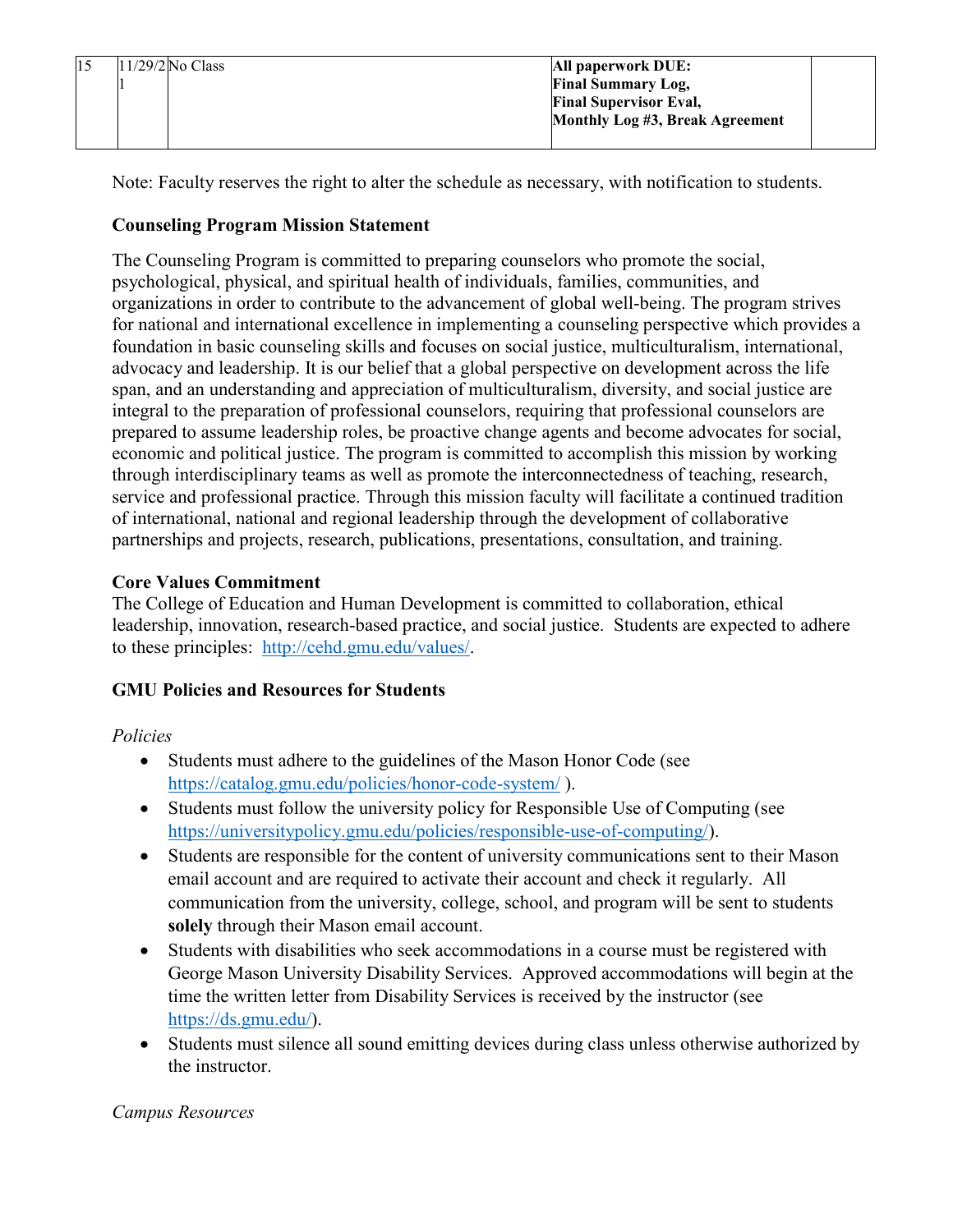- Questions or concerns regarding use of Blackboard should be directed to [https://its.gmu.edu/knowledge-base/blackboard-instructional-technology-support-for](https://its.gmu.edu/knowledge-base/blackboard-instructional-technology-support-for-students/)[students/.](https://its.gmu.edu/knowledge-base/blackboard-instructional-technology-support-for-students/)
- For information on student support resources on campus, see <https://ctfe.gmu.edu/teaching/student-support-resources-on-campus>

## **Notice of mandatory reporting of sexual assault, interpersonal violence, and stalking:**

As a faculty member, I am designated as a "Responsible Employee," and must report all disclosures of sexual assault, interpersonal violence, and stalking to Mason's Title IX Coordinator per University Policy 1202. If you wish to speak with someone confidentially, please contact one of Mason's confidential resources, such as Student Support and Advocacy Center (SSAC) at 703-380- 1434 or Counseling and Psychological Services (CAPS) at 703-993-2380. You may also seek assistance from Mason's Title IX Coordinator by calling 703-993-8730, or emailing [titleix@gmu.edu.](mailto:titleix@gmu.edu)

## **SEMINAR GUIDELINES**

## **Privacy and Confidentiality: Seminar Discussions**

- 1. It is expected that fellow students are provided the same level of confidence that is afforded counseling clients.
- 2. What is discussed within the seminar forum remains within the forum and is NOT discussed outside the seminar. Students need to feel that they are able to freely discuss in seminar both the successes and the trials they experience with their clients and with their newlydeveloping supervisory relationships.
- 3. It is expected that all students will honor the privacy of their peers as well as that of their clients.

## **Privacy and Confidentiality: Taping and Discussion of Cases**

When tapes are used:

- 1. Students must provide the seminar leader with a copy of the client's informed consent for audio/videotaping and/or discussion or individual counseling sessions.
- 2. Students must always use pseudonyms and make sure that no identifying information is exposed during presentations, in write-ups or on audio or videotapes.
- 3. Presenters are responsible for ensuring that handouts or other information used in presentations are collected after class and destroyed as soon as practicable.
- 4. Under no circumstances will students bring to class original material or forms from the client's file at the practicum/internship site.
- 5. Tapes are not to be played in the presence of other students, professors, friends, relatives, etc., as this violates the client's informed consent. When finished, tapes must be erased completely and promptly. Tapes are never to be left in mailboxes or in public places where they could be lost or be reviewed by others.
- 6. Students in the seminar are expected to maintain confidence about cases that others present as well as about what other students share about their own experiences. Students need to feel that they are able to discuss freely both successes and trials they experience.

## **Peer Feedback**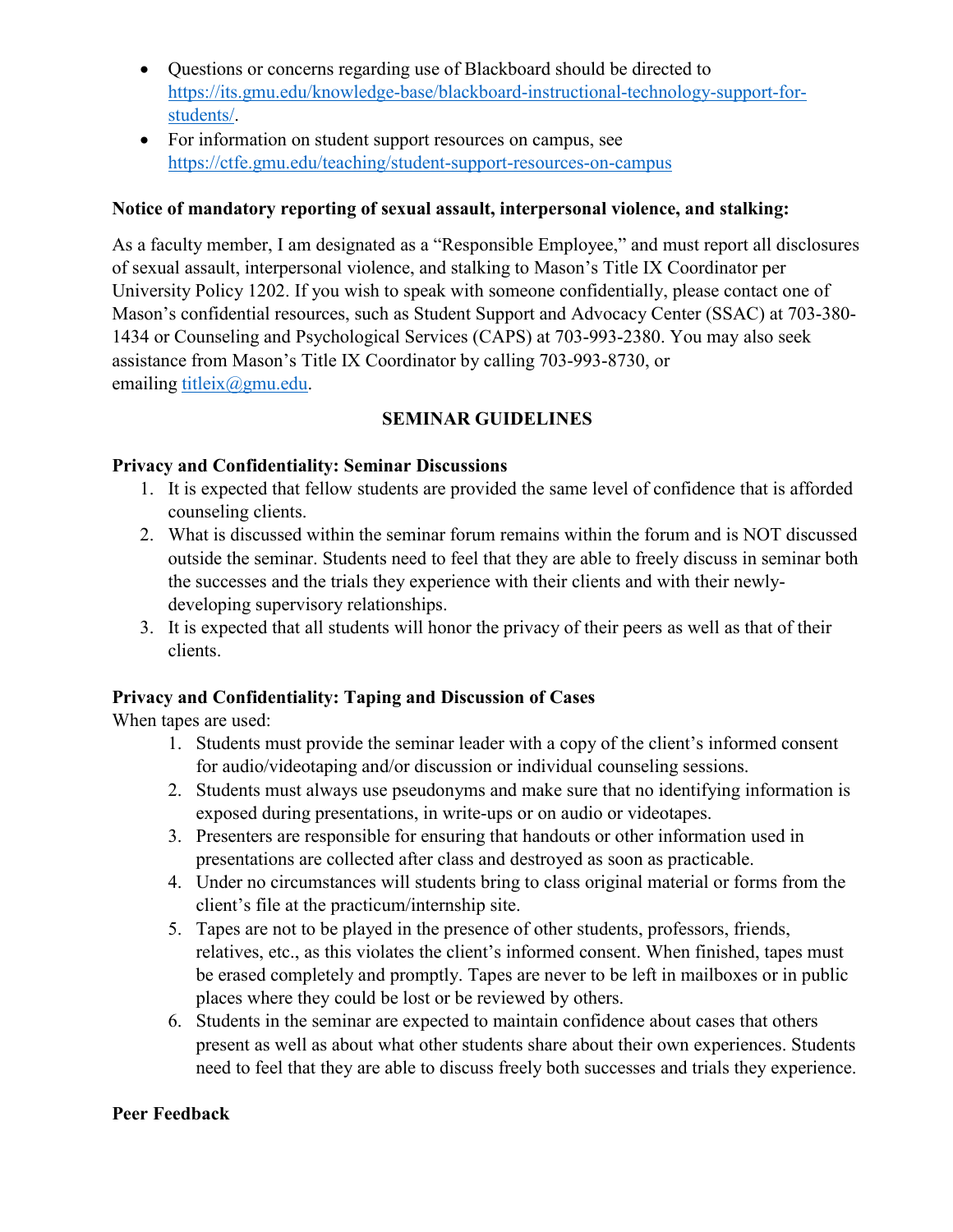Each student brings to the seminar, and to her or his clients, a unique personal style informed by theory, by skills classes, and by their own experience. We also bring with us our insecurities about our abilities, as well as a strong desire to help our clients. What we need in the way of feedback from peers is good active listening, **NOT advice**. We all need to develop a sense of confidence in our instincts and our ability to interact therapeutically with our clients. As peers, we can facilitate the development of confidence in each other by drawing out each other's best reflective thoughts about the work we do. A good way to do this is to encourage each other to think more deeply or more creatively about our individual clients, to allow us to draw on our own developing resources to problem solve.

Giving advice, such as "I had a client like yours, you should read this great book on working with depression" or "you need to confront the discrepancies in your client's story" or "maybe you should try x or y" do not draw out the counselor's resources, they tell the counselor that we have the solution to their problem with a client. They are a covert way of imposing our own opinion on another. When we give advice, we mean well, but it isn't the most productive feedback. In reality, when it comes down to it, the counselor is the one in the room with the client; what better support can we give the counselor than to strengthen her or his confidence in her own abilities. Do offer feedback that challenges the counselor to draw out his best. "You seem discouraged about client x. Has it been that way all along" is a good opener. "When did you first feel as though you were at a stuck point?" "What was that like for you?" are open questions that promote selfdiscovery and can lead the counselor to understanding more about themselves and their clients.

#### **Assessment Rubric(s)**

| Area Assessed                                                                              | $\frac{0}{0}$ | Exceeds<br>Standards 4                                                                                                                            | Meets<br>Standards 3                                                                                                                               | Approaching<br>Standards <sub>2</sub>                                                                                                                 | <b>Below</b><br>Standards 1                                                                                                                               |
|--------------------------------------------------------------------------------------------|---------------|---------------------------------------------------------------------------------------------------------------------------------------------------|----------------------------------------------------------------------------------------------------------------------------------------------------|-------------------------------------------------------------------------------------------------------------------------------------------------------|-----------------------------------------------------------------------------------------------------------------------------------------------------------|
| 1. Core<br>conditions [KPI<br>A.5.a.2;<br><b>CACREP</b><br>2.F.5.f; 2.F.5.n]               | 10            | Core conditions<br>including positive<br>regard, empathy, and<br>genuineness are<br>apparent and<br>communicated to the<br>client at all times    | Core conditions<br>including positive<br>regard, empathy, and<br>genuineness are<br>apparent and<br>communicated to the<br>client most of the time | Core conditions<br>including positive<br>regard, empathy, and<br>genuineness are<br>apparent and<br>communicated to the<br>client some of the<br>time | Core conditions<br>including positive<br>regard, empathy, and<br>genuineness are not<br>apparent nor<br>communicated to the<br>client most of time        |
| 2. Minimal<br>encouragers<br>[KPI A.5.a.2;<br><b>CACREP</b><br>2.F.5.f]                    | 15            | Minimal encouragers<br>are utilized<br>appropriately and<br>effectively at all times                                                              | Minimal encouragers<br>are utilized<br>appropriately and<br>effectively most of<br>time                                                            | Minimal encouragers<br>are utilized<br>appropriately and<br>effectively some of<br>the time                                                           | Minimal encouragers<br>are not utilized<br>appropriately or<br>effectively most of the<br>time                                                            |
| 3. Counseling<br>relationship<br>[KPI A.5.a.2;<br><b>CACREP</b><br>$2.F.5.f$ ; $2.F.5.n$ ] | 15            | Appropriate and<br>professional<br>counseling<br>relationship with<br>client is established<br>and maintained<br>throughout the entire<br>session | Appropriate and<br>professional<br>counseling<br>relationship with<br>client is established<br>and maintained<br>throughout most of<br>the session | Appropriate and<br>professional<br>counseling<br>relationship with<br>client is established<br>and maintained<br>throughout some of<br>the session    | Appropriate and<br>professional<br>counseling<br>relationship with<br>client is not<br>established nor<br>maintained<br>throughout most of<br>the session |

*Tape Review Assignment* **(Key Assignment: KPI A.5.a.2; CACREP 2.F.5.f, 2.F.5.n)**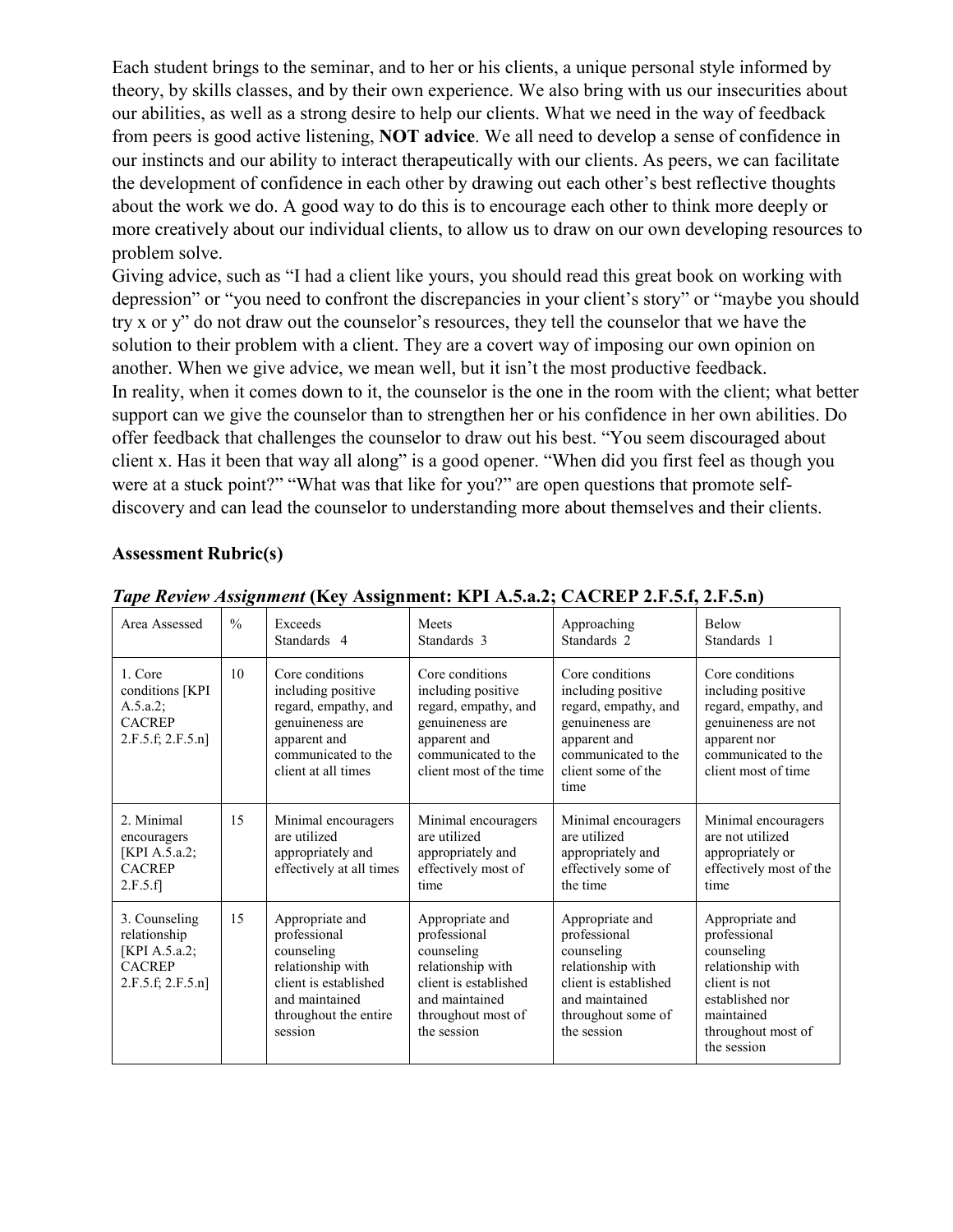| 4. Counseling<br>skills use                                                       | 15 | Counseling skills<br>(summarization,<br>reflections,<br>confrontations.<br>clarifying,<br>open/closed<br>questioning) are<br>utilized appropriately<br>and effectively<br>throughout the entire<br>session | Counseling skills<br>(summarization,<br>reflections.<br>confrontations.<br>clarifying,<br>open/closed<br>questioning) are<br>utilized appropriately<br>and effectively<br>throughout most of<br>the session           | Counseling skills<br>(summarization,<br>reflections.<br>confrontations.<br>clarifying,<br>open/closed<br>questioning) are<br>utilized appropriately<br>and effectively<br>throughout some of<br>the session           | Counseling skills<br>(summarization,<br>reflections.<br>confrontations,<br>clarifying,<br>open/closed<br>questioning) are not<br>utilized appropriately<br>or effectively<br>throughout most of<br>the session              |
|-----------------------------------------------------------------------------------|----|------------------------------------------------------------------------------------------------------------------------------------------------------------------------------------------------------------|-----------------------------------------------------------------------------------------------------------------------------------------------------------------------------------------------------------------------|-----------------------------------------------------------------------------------------------------------------------------------------------------------------------------------------------------------------------|-----------------------------------------------------------------------------------------------------------------------------------------------------------------------------------------------------------------------------|
| 5. Intentionality                                                                 | 15 | Counseling skills<br>(summarization,<br>reflections.<br>confrontation,<br>clarifying,<br>open/closed<br>questioning) are<br>utilized intentionally<br>and demonstrate<br>exceptional case<br>understanding | Counseling skills<br>(summarization,<br>reflections.<br>confrontation,<br>clarifying,<br>open/closed<br>questioning) are<br>usually utilized<br>intentionally and<br>demonstrate<br>appropriate case<br>understanding | Counseling skills<br>(summarization,<br>reflections.<br>confrontation,<br>clarifying,<br>open/closed<br>questioning) are<br>sometimes utilized<br>intentionally and<br>sometimes<br>demonstrate case<br>understanding | Counseling skills<br>(summarization,<br>reflections.<br>confrontation,<br>clarifying,<br>open/closed<br>questioning) are<br>usually not utilized<br>intentionally and<br>usually don't<br>demonstrate case<br>understanding |
| 6. Diversity                                                                      | 15 | Demonstrates an<br>exceptional<br>understanding of the<br>client's background<br>and thorough<br>attention to diversity<br>and between/within<br>group differences and<br>similarities                     | Demonstrates an<br>understanding of the<br>client's background<br>and attention to<br>diversity and<br>between/within group<br>differences and<br>similarities                                                        | Demonstrates some<br>limited understanding<br>of the client's<br>background and some<br>limited attention to<br>diversity and<br>between/within group<br>differences and<br>similarities                              | Demonstrates little or<br>no understanding of<br>the client's<br>background and little<br>or no attention to<br>diversity and<br>between/within group<br>differences and<br>similarities                                    |
| 7. Self-<br>Awareness<br>[KPI A.5.a.2;<br><b>CACREP</b><br>2.F.5.f<br>KPI A.5.a.1 | 15 | Counselor<br>demonstrates an<br>exceptional ability to<br>recognize and<br>acknowledge their<br>own personal<br>characteristics and<br>behaviors that<br>influence the<br>counseling process               | Counselor<br>demonstrates the<br>ability to recognize<br>and acknowledge<br>most of their own<br>personal<br>characteristics and<br>behaviors that<br>influence the<br>counseling process                             | Counselor<br>demonstrates the<br>ability to recognize<br>and acknowledge<br>some of their own<br>personal<br>characteristics and<br>behaviors that<br>influence the<br>counseling process                             | Counselor fails to<br>demonstrate the<br>ability to recognize or<br>acknowledge key<br>personal<br>characteristics and/or<br>behaviors that<br>influence the<br>counseling process                                          |

#### **Supervisor Evaluation of Student (Midterm and Final; Site and University Supervisors)**

**4 - Exceeds Expectations –** Student counselor consistently exceeds expectations at a developmentally appropriate level

**3 - Meets Expectations –** Student counselor consistently meets expectations at a developmentally appropriate level

**2 – Approaching Expectations** – Student counselor does not consistently meet expectations at a developmentally appropriate level

**1** - **Does not meet expectations –** Student counselor does not meet expectations at a developmentally appropriate level

**N/A- Not Applicable/Not Observed –** This area has not been observed by the supervisor.

| The student is able to develop and implement appropriate client/student conceptualizations $\begin{vmatrix} 4 & 3 & 2 & 1 \end{vmatrix}$ N/A |                                                 |  |     |
|----------------------------------------------------------------------------------------------------------------------------------------------|-------------------------------------------------|--|-----|
| and treatment plans.                                                                                                                         |                                                 |  |     |
| 2. The student integrates theory and research into clinical practice.                                                                        | $\begin{array}{cccc} 4 & 3 & 2 & 1 \end{array}$ |  | N/A |
|                                                                                                                                              |                                                 |  |     |